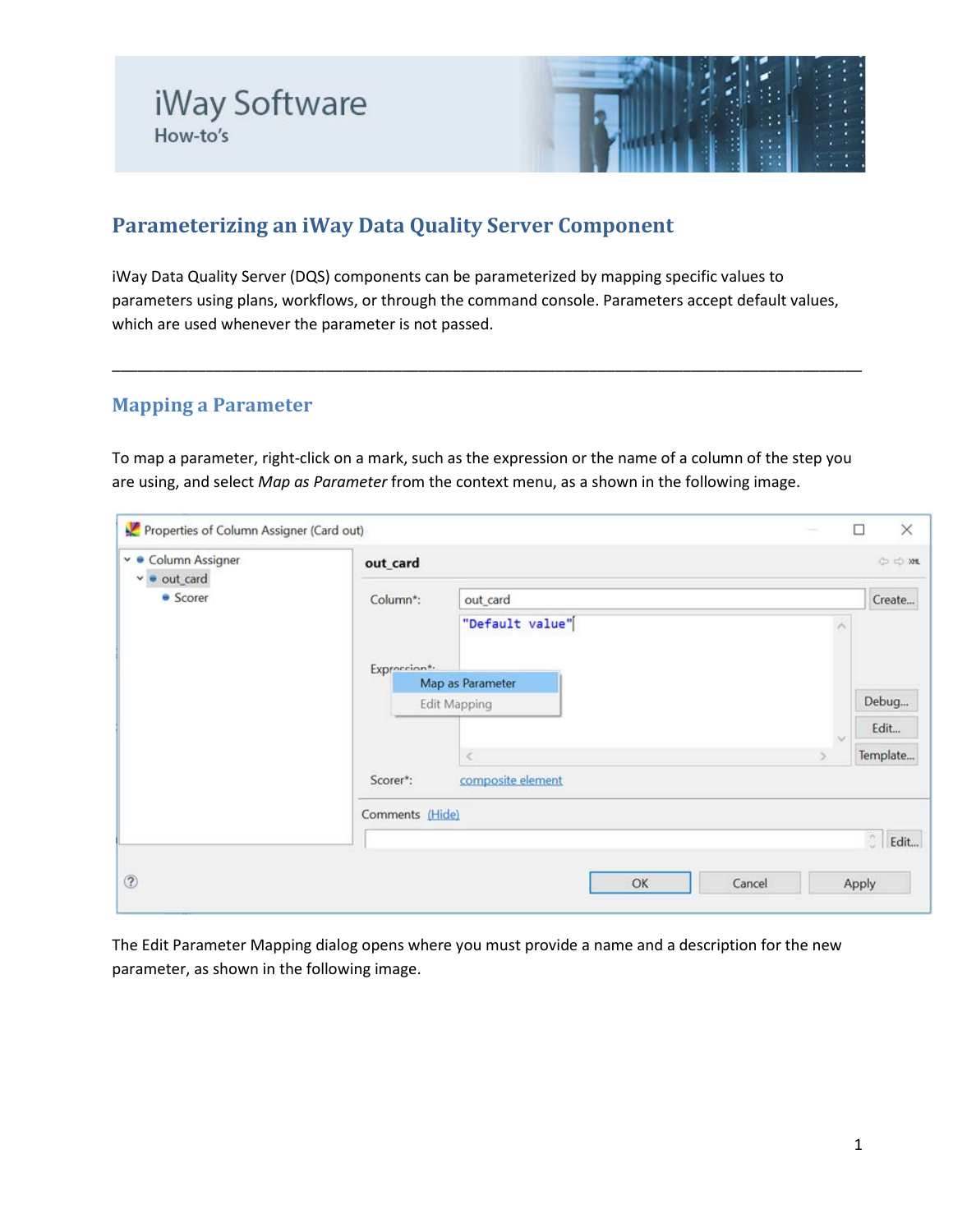| Create new              | fileName |        |        |
|-------------------------|----------|--------|--------|
| Description:            |          |        |        |
|                         |          |        | $\sim$ |
| $\bigcup$ Use existing: |          |        |        |
|                         | OK       | Cancel |        |

The same procedure applies for parameterizing a file name within the Text File Reader step.

## **Sending Parameters to the Component Externally**

This section describes how to send parameters to the component externally using plans, workflows, or through the command console.

#### **Using Plans**

Parameters can be mapped when using a component in a plan. When opening a component as a step, the Parameters tab shows all active parameters and their values. Hovering over the field shows you the description of the parameter.

| Properties of Component (Component)             |                     |                      | $\rightarrow$ | $\times$<br>□             |  |
|-------------------------------------------------|---------------------|----------------------|---------------|---------------------------|--|
| ∨ ● Component<br>· Columns                      | <b>Parameters</b>   |                      |               | C OM                      |  |
| $\vee$ $\bullet$ Parameters<br>· column1:STRING | • General • Columns |                      |               |                           |  |
|                                                 | Parameter 1*:       | "Default value"<br>K |               | Debug<br>Edit<br>Template |  |
|                                                 | Comments (Hide)     |                      |               |                           |  |
|                                                 |                     |                      |               | $\hat{\cdot}$<br>Edit     |  |
|                                                 |                     |                      |               |                           |  |
| $^{\circ}$                                      |                     | OK                   | Cancel        | Apply                     |  |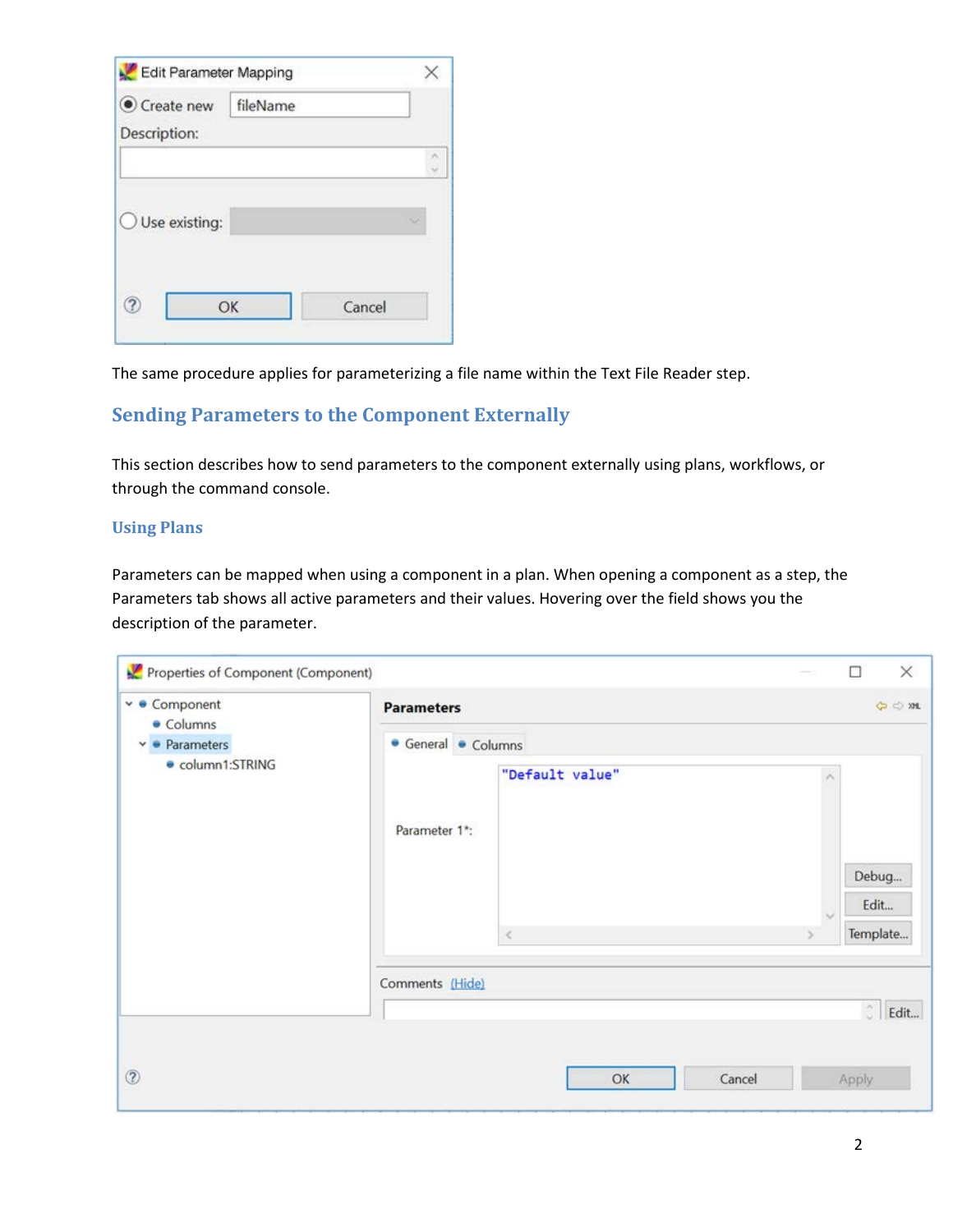### **Using Workflows**

To parameterize a component using workflows, create a component along a workflow. This example shows the parameterizing of a file name. In this scenario, you must create a component that will read an input file and then write the output to an output file. In this example, the input and output file names will be specified as parameters at a later point.

| Text File Reader                                                                              | <b>Text File Reader</b>                                                          |             |                                                             | OBM                   |
|-----------------------------------------------------------------------------------------------|----------------------------------------------------------------------------------|-------------|-------------------------------------------------------------|-----------------------|
| $\bullet$ Columns (2)<br>· Shadow Columns (<br>· Data Format Paran<br>> • Error Handling Stra | General Columns Chadow Columns CAdvanced<br>General<br>Id:                       | names       |                                                             |                       |
|                                                                                               | - Main<br><b>BF</b> p Mamazi<br>Map as Parameter<br>End<br><b>EQITE WEIGHTON</b> | <b>PA 1</b> | Edit Parmeter Mapping<br>$\times$<br>fileName<br>Create new | Browse                |
|                                                                                               | Compression*:                                                                    | <b>NONE</b> | Description:                                                |                       |
|                                                                                               | Line Separator*:                                                                 | $\ln$       | $\alpha$<br>V.                                              |                       |
|                                                                                               | Field Separator*:                                                                | ÷           |                                                             |                       |
|                                                                                               | <b>String Qualifier:</b><br><b>String Qualifier Escape:</b>                      |             | ○ Use existing:                                             |                       |
|                                                                                               | Comments (Hide)                                                                  |             | $\circledR$<br>Cancel<br>OK                                 |                       |
| $\checkmark$<br>>                                                                             |                                                                                  |             |                                                             | $\hat{\cdot}$<br>Edit |

The same instructions apply when configuring a Text File Writer step.

**Note:** When running your component within a plan, you must provide a file name in the Text File Reader and Text File Writer steps, which will behave as default file names when no parameter is passed. When running your component separately or in a workflow, the default file names are not required (the File Name field of Text File Reader/Writer steps can be left blank) as long as a parameter is specified.

#### **Defining File Names**

To define file names, create a Run DQC workflow task. In the Task dialog, click the *Configuration* tab. In the *Expression* column, define the pattern your file names should follow. In the *Name* column, specify the variable name that will be used instead of your file name. In this example, the following expression is used:

"names\_"+toString(today(),"YYYY-MM-d")+".txt"